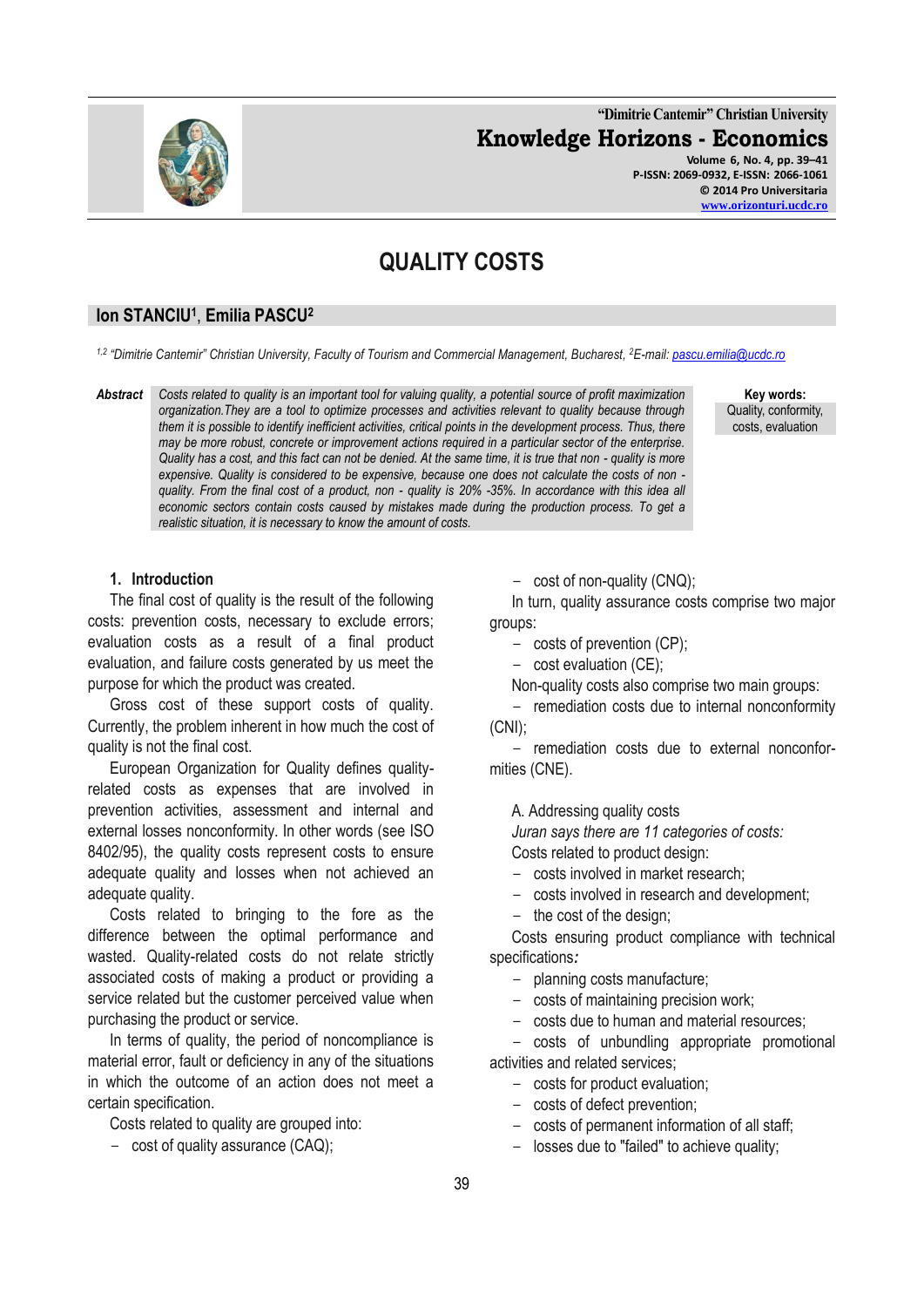*Business practices using the following categories of costs:*

Masser (1957)

- Costs of prevention (prevention Costs);
- Evaluation costs (appraisal Costs);
- Costs of Failure (Failure Costs);

- Failure - nerconform specifications (to make monthly or quarterly);

Feigenbaum:

- Prevention costs:

- Internal failure costs (identified before delivery);

- Assessment and Control Costs;

- External failure costs (identified after delivery); Grosby (proposing a simplified approach):

- Price conformity;
- Price mismatching;

Kelada:

*Direct costs of non - quality*

- Quantify = scrap, fixes, returned third destructive;
- Quantifiable = loss of control of a client;

*Indirect costs of quality*

- Quantify = maintaining inventory, reducing image, evaluating suppliers, standardization;

- Quantifiable = loss of sales, purchasing equipment with high precision, keeping costs under control growth;

B. Categories of costs of the units used in economic practice

These groups are as follows:

*Compliance costs:*

- Prevention costs;
- Evaluation costs;

*Mismatching costs:*

- Internal failure costs:
- External failure costs;

Quality costs - Costs will denote the quality (to suggest that they can be avoided, so that in fact the quality of "no cost "). This name was also approved by ISO 9000.

a) The costs of prevention - are the costs of efforts to prevent the occurrence of failures.

b) Evaluation costs - are the costs of tests, inspections and examinations to determine if specified requirements are met.

c) Internal failure costs - there are costs involved by correcting all nonconformities discovered before delivering products to the customer.

d) External failure costs - there are costs involved by correcting nonconformities discovered after delivery to the recipients.

ISO 9000 recommends the use of quality following cost categories:

Costs of achieving quality:

- Prevention costs and appraisal considered investment costs;

- Internal and external failure costs considered losses.

*External quality assurance costs* are costs that involve demonstrations and samples required by clients as objective evidence and specific clauses and additional quality assurance procedures, data, tests for demonstration and evaluation (eg, cost of testing the characteristics security, conducted by independent inspection bodies).

To assess the effectiveness of the quality system ISO 9004 consider three possibilities:

*Evaluation of the costs related to quality:*

the costs of prevention;

- the cost of evaluating;
- the cost of failure:

*Evaluation of the costs of processes:*

- conformity;
- nonconformity;

Evaluation by the quality losses considering losses internal/external quality caused by improper. They may be material - immaterial.

Intangible losses are difficult to quantify:

- losses due to the negative impact of improper marketing of quality products on the company's image;

- loss of future sales due to customer dissatisfaction;

- costs to regain customer confidence.

C. Determination of quality and highlighting their costs

Is based on the existing data of the company from customers.

Highlighting is done with their "cost balances the quality".

Unlike the classical calculation "costs - as" now it is considered that it is possible to improve quality while reducing costs concomitant disruption and costs of prevention and appraisal (Schineiderman - costs for preventing failure and may decrease in conditions of increasing quality levels).

### **2. Conclusions**

Any problem caused by deviations from quality management activities involved because the issue that requires additional procedures, other than the usual. This results in the involvement of management at the operational level, thus diverting activity based management. This results in an opportunity cost because management is distracted from the usual work tasks. From the perspective of quality-related costs, costs incurred as a result of coordination activities are